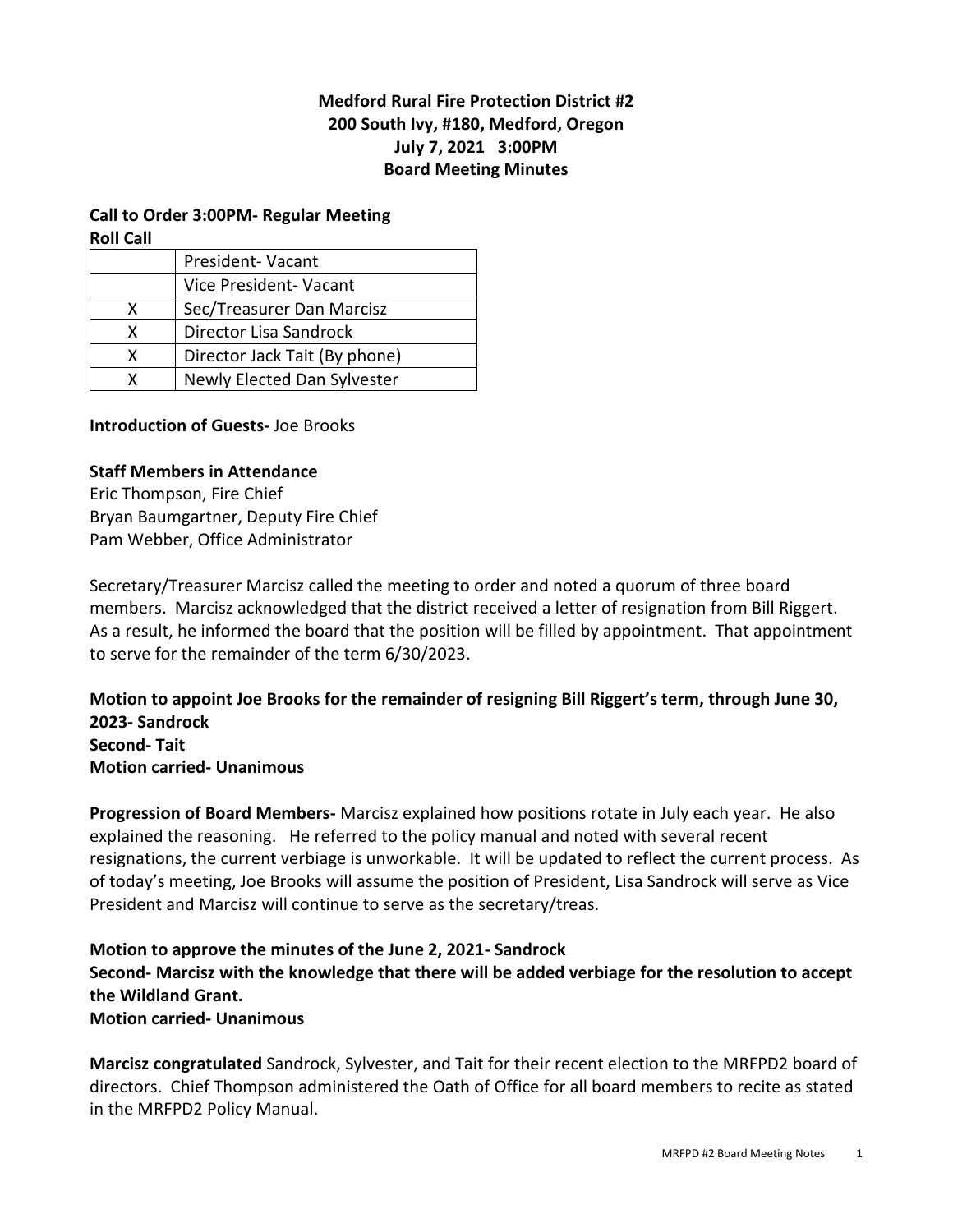## **Tait was unable to attend the remainder of the meeting and departed at 3:08PM.**

#### **Public Comment- None**

#### **Financial Status Report- Marcisz**

As of June 30, 2021

| <b>Demand Account</b> |            | Interest*   Capital Reserve |            | Interest* |
|-----------------------|------------|-----------------------------|------------|-----------|
| Fund 5942*            | 231,196.67 | 283.15   Fund 5946          | 782,388.11 | 290.37    |
| Chckg Accnt 0847      | 156,829.10 | 1.65   Pool Plus- 4155      | 10,322.68  | 1.69      |
| Total                 | 388,025.77 | <b>Total</b>                | 792,710.79 |           |

\*Interest noted is included in totals.

Tax receipts in the amount of \$49,007.70 for June (included in totals)

\$150,000.00 Grant Funds sitting in Umpqua 0847.

Funds will be transferred to Pool Plus 5942 to garner a higher interest rate.

#### **Marcisz presented expenses**

| Line #<br>Expenses |                                                       |                   |                 |
|--------------------|-------------------------------------------------------|-------------------|-----------------|
|                    | PO#1859 Cascade Fire Equipment- Nozzles for Brush Rig | \$937.00   1-5070 |                 |
|                    | Secretary/Treasurer Stipend                           |                   | 750.00   1-5180 |
|                    | <b>Total</b>                                          | \$1,687.00        |                 |

**Motion to pay \$1,687.00 in expenses- Sandrock Second- Sylvester Motion carried- Unanimous** 

Marcisz took a few moments to explain the process of paying the bills each month to new board member, Dan Sylvester.

#### **Correspondence- Marcisz**

- Notification of the JC Election results.
- Invitation to the September 9, 2021 Board of Directors Training in Brookings or in the September 7, 2021 training in Klamath Falls. This will required an overnight stay. The district will pay all expenses associate with travel and attending the training. Any board members that wish to attend should contact Marcisz so he can register attendees.

#### **New Business**

#### **Annexations- Marcisz**

Marcisz wanted to know what the board members would like to know in relation to annexations. It was determined that all annexation packets will be emailed to board members.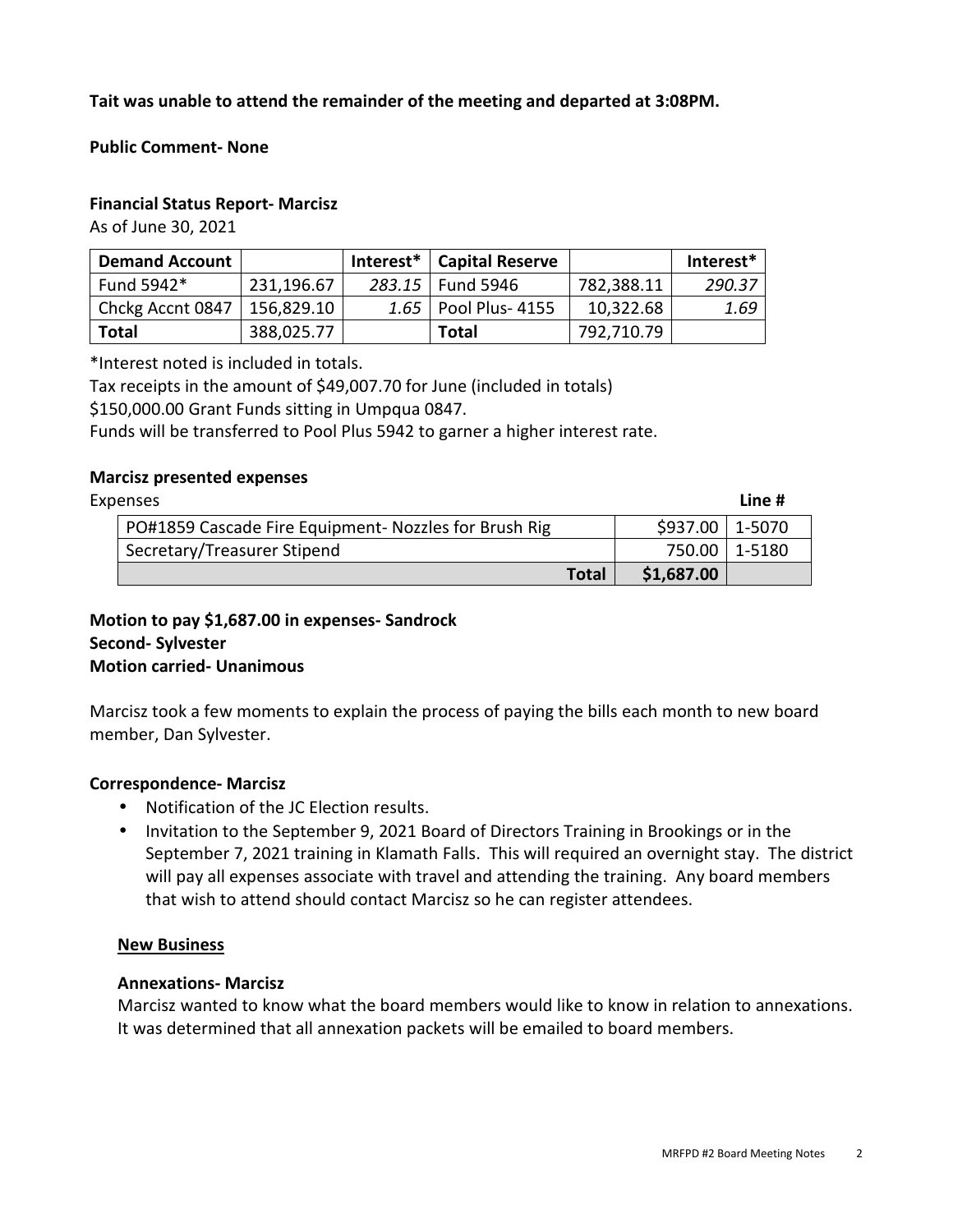## **Old Business**

#### **Policy Manual Update- Marcisz**

Marcisz suggested Policy Manual changes to the "Terms of Office" section. Delete the entire last sentence *"The officers for each year will be recorded in the minutes of the July meeting."* This is considered the first reading.

Duties of the Board Sec/Treasurer- The following bullet point will be added:

• Send out or assist in sending documents for Board Discussion. The distribution of documents shall occur the Monday following the agenda meeting.

This is considered the first reading.

## **Wildland Mitigation Grant**

There was a brief discussion regarding the Jackson County grant for Wildland Mitigation. Marcisz also reminded the board members that the district received a grant of \$150,000 due to the loss of revenue following the Almeda fire and noted that the funding has been received.

## **Fire Chief's Report**

- Chief reported that the  $4<sup>th</sup>$  of July weekend was relatively quiet. Chief was pleased to see that citizens were more cautious. He noted that he staffed extra coverage for the holiday. This was helpful for a mass casualty incident on interstate 5.
- Anticipated Red Flag warnings will result in extra staffing, such as an extra type 6. Prescott and portions of the Greenway are closed out of precaution.
- On July 12, 2021 MFD will begin advertising for Firefighter positions (two current vacancies and two upcoming 2021 retirements). It is anticipated that we will hire in February 2022, followed by 10 week recruit academy. There was a questions about women applicants. Chief noted that historically, we have received minimal applications from women. He informed the board that several local agencies, including Medford will partner in hosting the Rogue Girls Fire Academy in an effort to attract young women who may be interested.
- Current Training Chief, Tom McGowan will be returning to a line firefighter. Captain Seth McEwen will temporarily fill the Training Chief position for six months while Chief Thompson addresses a possible restructure of the Command positions.

#### *Item not on the agenda-*

#### **Computer for Board Member Sylvester- Marcisz**

Marcisz suggested that a laptop computer be purchased for Board Member Dan Sylvester for board business.

# **Motion to purchase computer from a local computer store, not to exceed \$900.00- Sandrock Second- Marcisz**

**Motion carried- Unanimous**